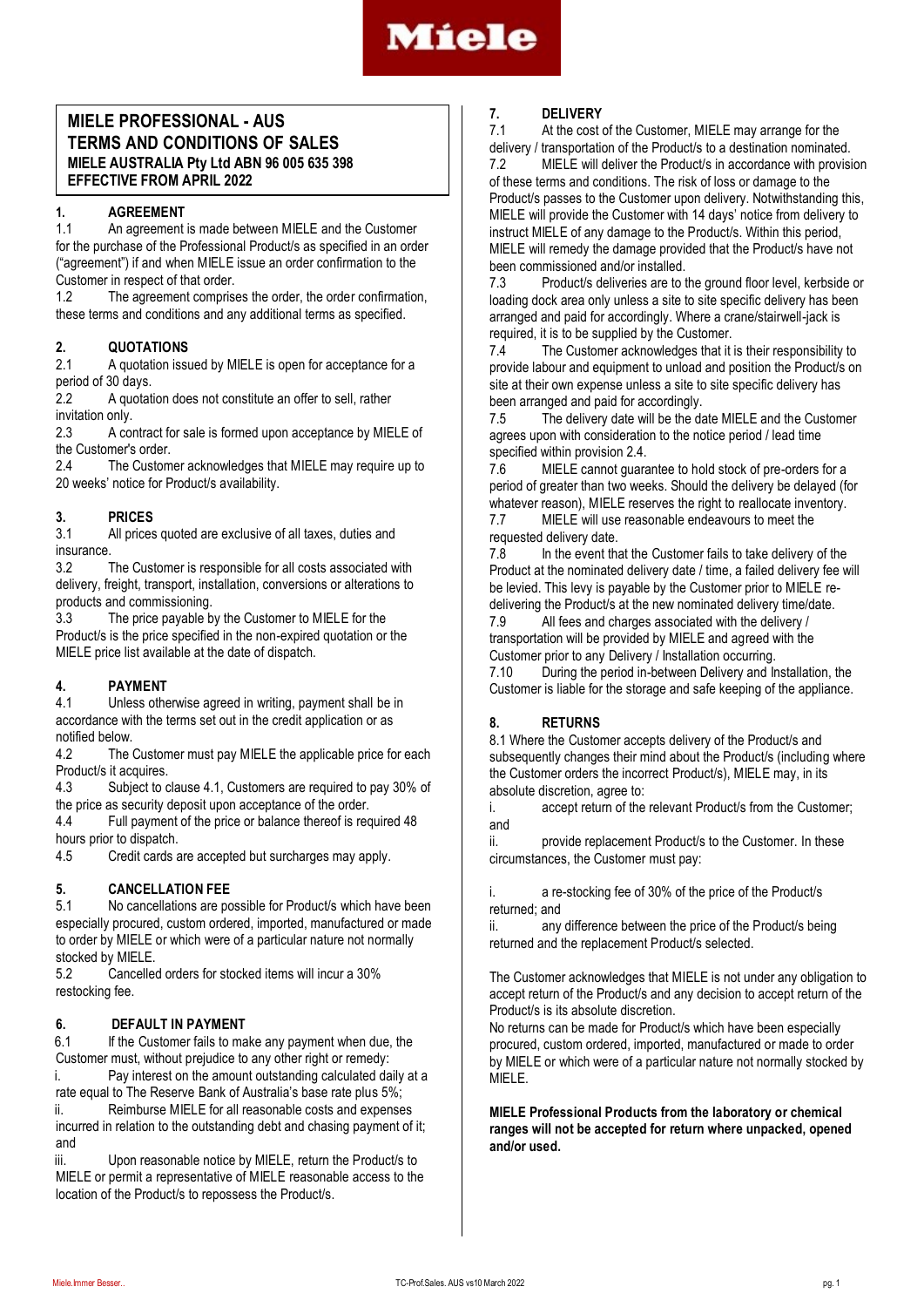## **9. INSTALLATION**

9.1 MIELE may arrange for the installation provided that the required services are available and no structural work is required ("MIELE installation"). All fees and charges associated with the MIELE installation will be provided by MIELE and agreed with the Customer prior to any installation.<br>9.2 The Custome

The Customer will immediately ensure that the site is cleared and free of obstruction and that adequate lighting, electricity and plumbing services are available for use by MIELE. The Customer will further ensure (unless otherwise agreed), that MIELE is able to

carry out the installation works during normal working hours.<br>9.3 The Customer is to provide at no cost to MIELE, all The Customer is to provide at no cost to MIELE, all labour and material handling equipment for unloading the Product/s, transporting them to the installation area and for cleaning the site.

9.4 It is the responsibility of the Customer to remove from the site any product packaging and debris resulting from the installation works.

9.5 MIELE is not liable for any loss or damage to Product/s which occurs through the Commissioning or Installation of the Product/s by parties other than MIELE or an authorised MIELE Service Agent.

9.6 The Customer must advise MIELE prior to the date of installation of any obstructions which may prevent or hinder the installation including, but not limited to:

i. Access obstructions;

ii. Lack of power / distance to power inlet;

iii. Lack of water / distance to water inlet;

iv. Other works being completed at the premises;

v. Hazardous materials / substances located at the premises; and

vi. Flooring deficiencies.

9.7 In the instance where MIELE or an approved Service Agent attend a site to conduct the installation and it cannot be completed or undertaken for any reason including those stipulated within 9.6, there will be a re call-out fee charged according to most current price list at the time of re call-out.

9.8 A Miele Installation ensures that the Product/s is installed in accordance with the operating instructions that accompany each Product/s. If a Miele Product/s is not installed in accordance with these instructions, Miele may not be liable for any warranty claims or demands made.

## **10. OWNERSHIP AND RISK**

10.1 MIELE remains the owner of the Product/s until the price is paid in full to MIELE and the Product/s have been delivered to the Customer.

10.2 Notwithstanding clauses 10.1, the risk of loss of or damage to the Product/s passes to the Customer upon delivery. After delivery, the Customer is responsible for storing the Product/s prior to any installation and is liable for any loss or damage which occurs during such storage.

## **11. COMMISSIONING AND VALIDATION**

11.1 Unless first agreed in writing, Product/s prices do not include Commissioning or Validation. All Product/s must be properly Commissioned and Validated strictly in accordance with the Product/s specifications as provided by MIELE.

11.2 If IQ and OQ of the Product/s are not carried out by MIELE or an Authorised Service Agent of MIELE, warranty claims may not apply. All Commissioning and Validation works must be carried out during normal working hours unless otherwise agreed in writing. 11.3 Where IQ and/or OQ of the Product/s is required, the

Customer must give MIELE at least twenty (20) working days' notice of such request.

11.4 MIELE is not responsible for, and the Customer indemnifies MIELE against any loss or damage arising from:

i. The running or connection of any data service into any third party system.

ii. Any support for any third party operating system connected to the Product/s.

iii Any compatibility issues which may arise from the

installation of software or chemical supply on to any third party system.<br>11.5 All fees and charges associated with the Commissioning / All fees and charges associated with the Commissioning / Validation will be provided by MIELE and agreed with the Customer prior to any works occurring.

11.6 Where Miele is engaged to complete the commissioning / validation, we will ensure that this is completed in accordance with the operating instructions that accompany the each Product/s. If a Miele Product/s is not Commissioned / Validated in accordance with these instructions, Miele may not be liable for any warranty claims or demands made.

## **12. WARRANTY**

12.1 MIELE warrants that the Professional Product/s (purchased from 1st April 2022) will be free from defects in materials and workmanship for a period of 24 months from:

i. the date of delivery, or

ii. the date of Commissioning and/or Validation pursuant to provision 11 by MIELE or an approved a service agent, with no prior usage and not later than 6 months after the date of delivery. MIELE does not make any further representation or warranties as to the merchantability of its Professional Product/s range.

12.2 MIELE reserves the right to inspect and test the Product/s for the purpose of determining the extent of any defect and the validity of any claim made under this Warranty. All defective parts and Product/s replaced by MIELE under this warranty will be deemed to be the property of MIELE.

12.3 Should the Product's fail within the Warranty period, MIELE will absorb the costs associated with parts and labour required for repair.<br>12.4

This MIELE warranty will not apply if the Product/s is rendered faulty by a factor other than a defect in materials and workmanship. Such factors include but are not limited to:

Damage through misuse (including failure to maintain, service or use with proper care), neglect, accident or ordinary wear and tear.

ii. Use for a purpose for which the Product/s was not sold or designed.

iii. Use or installation (where applicable) which is not in accordance with any specified instructions for use or installation. iv. Use or operation after a defect has occurred or been discovered.

v. Damage through freight, transportation or handling in transit (other than when MIELE is responsible).

vi. Damage through exposure to chemicals, dusts, residues, excessive voltage, heat, hard water, atmospheric conditions or other forces or environmental factors outside MIELE's control inclusive of elements caused by lime scale.

vii. Repair, modification or tampering with by the Customer or any person other than MIELE or an authorised MIELE Service Agent; or

viii. Use of parts, components or accessories which have not been supplied by or specifically approved by MIELE.

This warranty does not apply to consumables such as detergents, batteries, filters or globes.

12.5 Additional labour costs will apply for service outside standard business hours of 8.30am to 5.00pm, Monday to Friday and on public holidays.

12.6 The Customer must retain proof of purchase (receipt) in order to be eligible to make a Warranty claim under this clause 12.

12.7 The MIELE Warranty provided under this clause is a transferable right.

12.8 Warranty may be affected where Product/s have not been Commissioned, Validated and installed by, or in strict accordance with instructions from, MIELE and/or approved MIELE service agent.